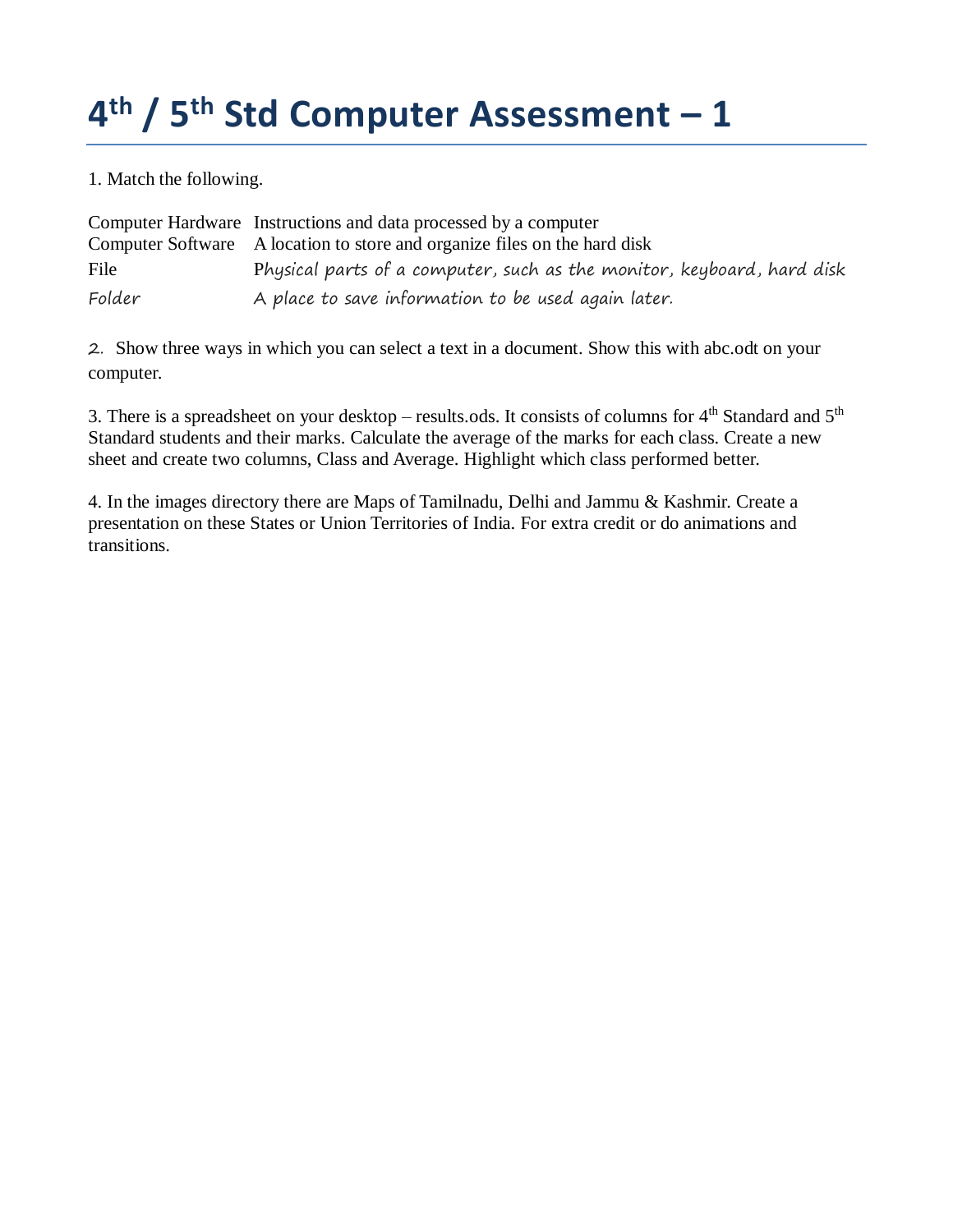1. Match the following.

| Mouse      | <b>Output Device</b>                               |
|------------|----------------------------------------------------|
| Monitor    | Data saved temporarily for the Computer to Process |
| <b>CPU</b> | Input Device                                       |
| Memory     | <b>Runs Software and Processes Data</b>            |

2. There are a few files in the directory MathPickle. Sort them by Date, Size and Name and answer which file was created last, which one is the largest and which file is last in alphabetical order.

3. Create a spreadsheet with the names and dates of birth of all the students in the 5<sup>th</sup> standard. Find the oldest student and highlight the row in yellow. Find the youngest student and change the font color to red. The highlighted row should be Row2 and the red color font should be the last row.

4. In the images directory there are images of Mahatma Gandhi, Kamarajar, Abdul Kalam and Periyar. Create a presentation of these great leaders. For extra credit create a new page and what you will do to follow their leadership or do animations and transitions.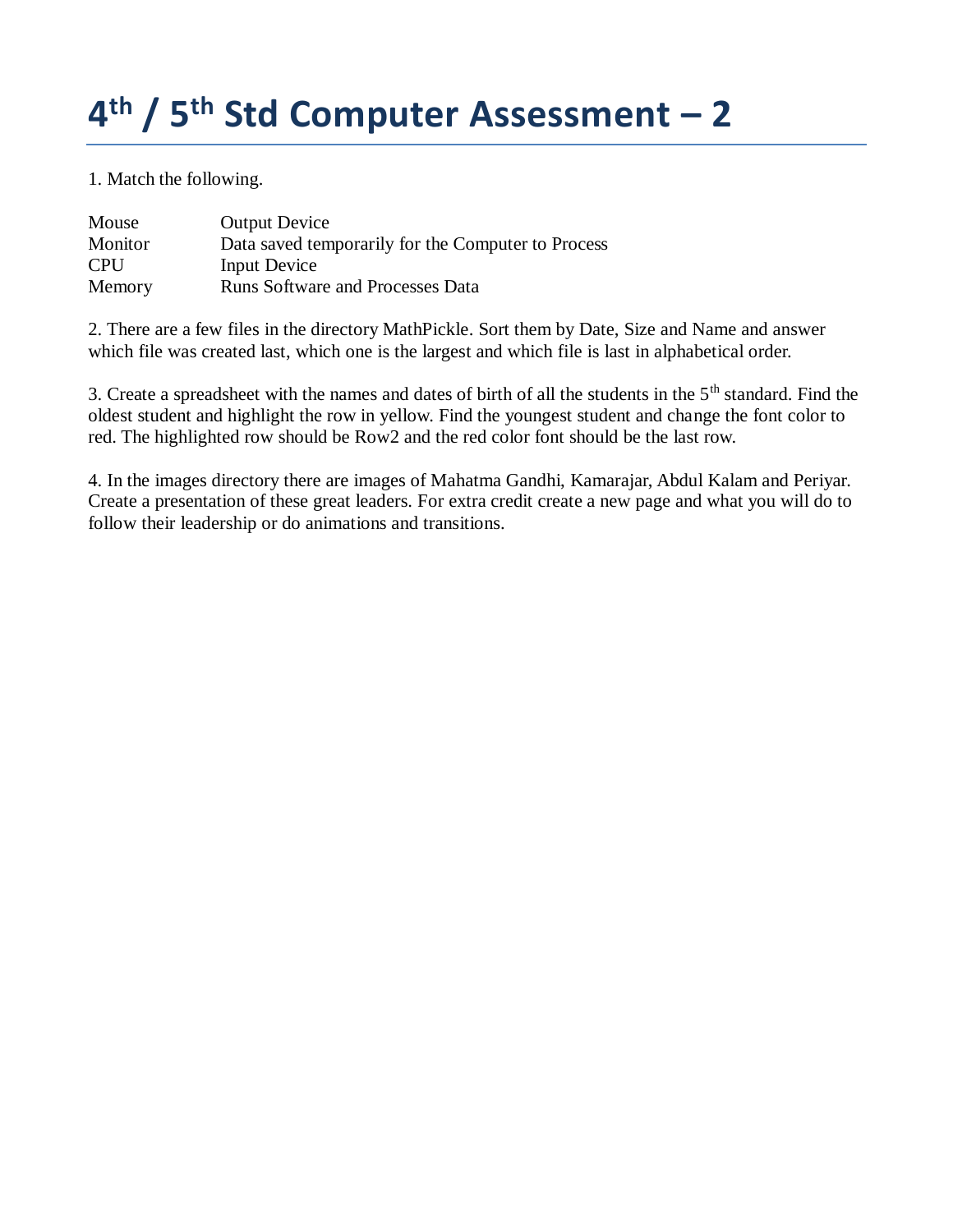1. Name each directory that contains the Calculator, Open Office, TuxMath and specify the size of the file or folder.

2. There are two files on your desktop NationalAnthem.mp3 and VandeMataram.mp3. Find the sizes of these two files and tell me which is bigger.

3. Create a spreadsheet showing the months of the year. Highlight the month in which you will have final exams. Change the font for the month when school will be shut down for holidays.

4. In the images directory there are images of different ways to create Electricity. Create a presentation on these forms of electricity. For extra credit do animations and transitions.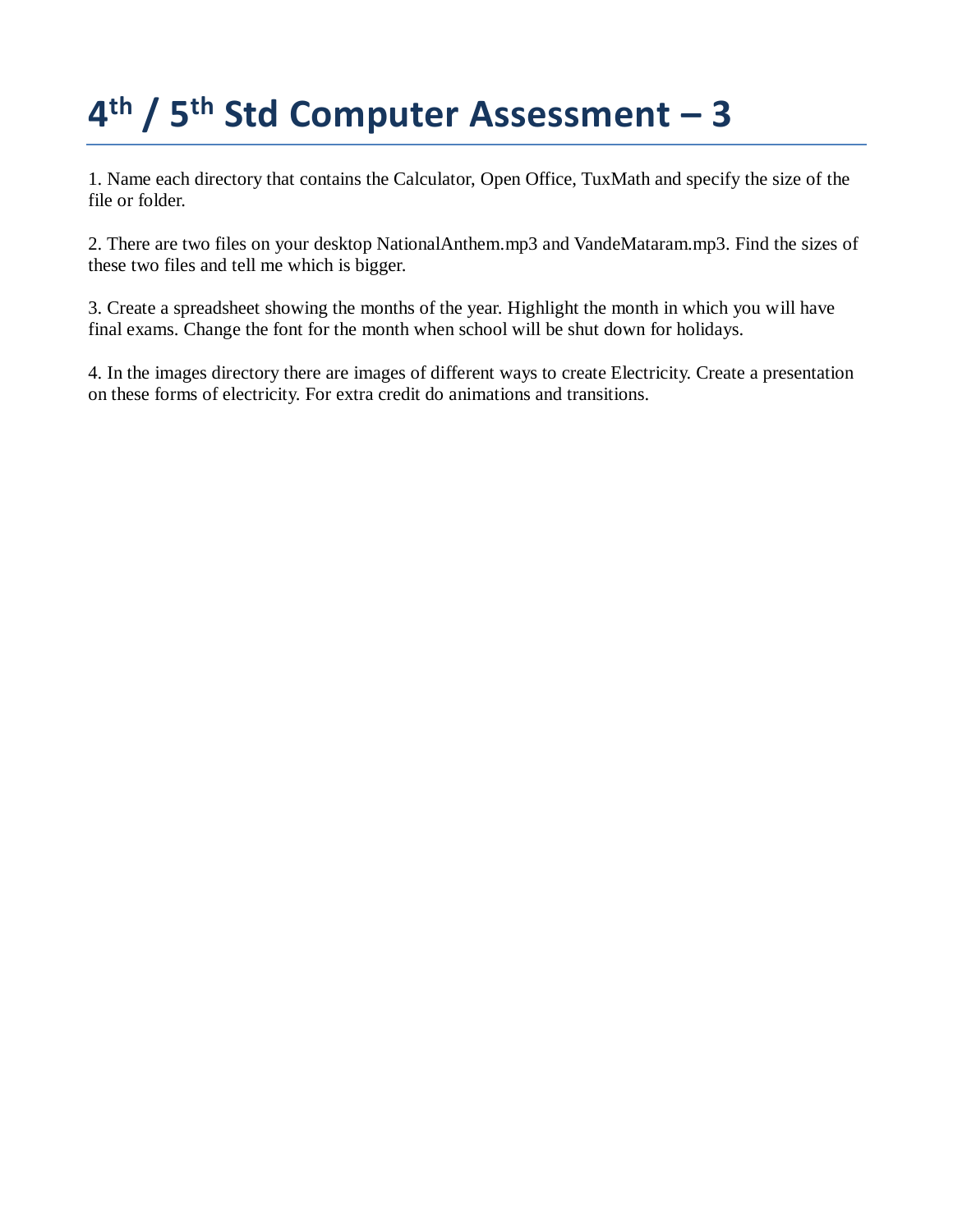1. Welcome to the treasure hunt!!! For the first clue see treasurestart.txt. Follow the clues to get to the answer.

What is the answer?

2. There are a few files in the directory MathPickle. Identify all the files that are smaller than 1MB and all the files that can be viewed legibly using Open Office.

3. Draw a tree and some flowers using TuxPaint

4. In the images directory there are images of Coconut, Banyan and Neem trees. Create a presentation on Trees with these three pictures. For extra credit do animations and transitions.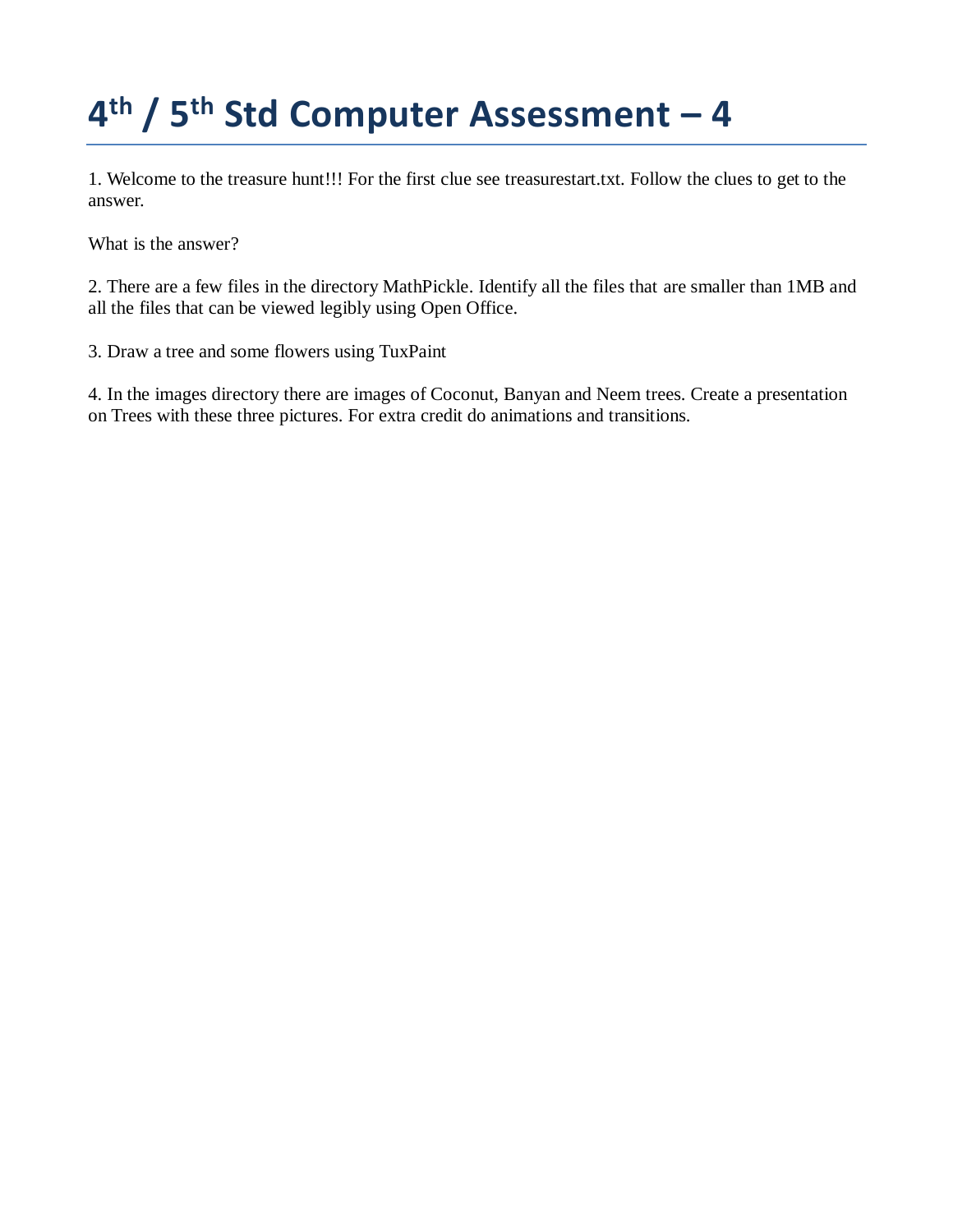#### **6 th to 8th Std Computer Assmt - 1**

1. Give the following details of your computer.

Operating System: CPU Type: Time Zone: System Directory:

2. What are the following types of files : xml, rar, exe

3. Write one paragraph on one of the following topics. It should be nicely formatted with one picture.

- Kaveri River
- Global Warming
- Mahatma Gandhi

4. Write a scratch program to do the following.

Add 3 musical instruments – one on the left, center and right Have a cat move from one instrument to another Play a sound on each instrument.